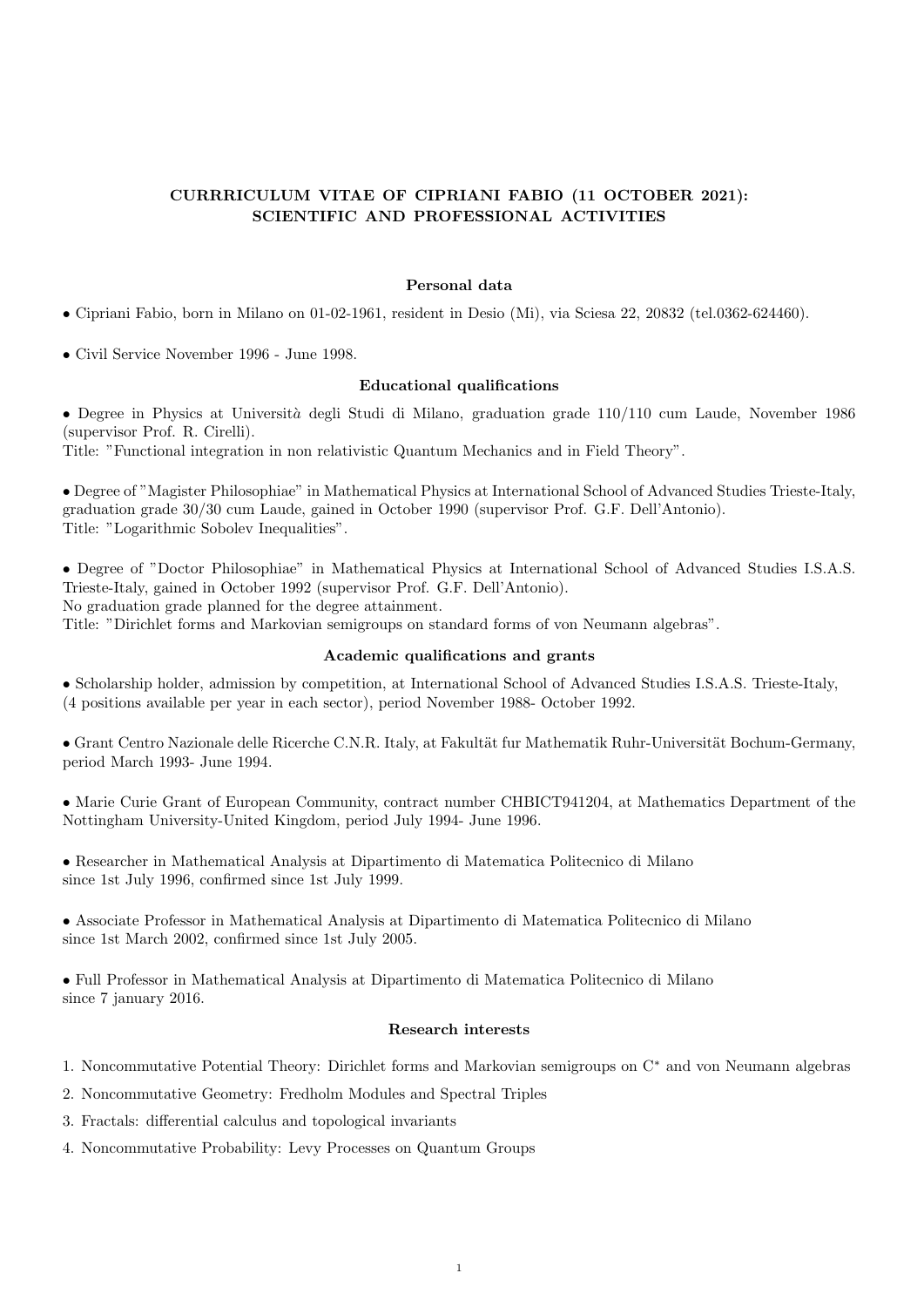### Direction of Italian and International Research Projects

5. Co-responsible of the bilateral research project I.N.D.A.M. Italy - C.N.R.S.-France 2007-2010, renewed 2011-2014 Groupement de Recherche Europ´en Franco-Italien en Geometrie Non Commutative G.R.E.F.I.-G.E.N.C.O.

4. Responsible of the I.N.D.A.M.-G.N.A.M.P.A. 2011 research project

Geometric aspects of the Potential Theory of Elliptic Differentials Operators

3. Responsible of the I.N.D.A.M.-G.N.A.M.P.A. 2008 research project

Analysis and Spectral Geometry in Fractals Spaces and Complexes

2. Co-responsible of the MIUR-PRIN 2007 - prot. 2007 WECYEA004 (24 months) research project

Viscosity methods in control theory of partial differential equations.

1. Research Fellow (co-responsible) of the E.C. Human Capital and Mobility Program (24 months), period October 1994- June 1996, research project

Dirichlet Forms and Associated Quantum Processes.

#### Member of Research Projects

6. LYSM 2017-2021 - International Associated Laboratory IAL LYSM "Ypatia Laboratory of Mathematical Sciences", created on January 1st 2017 by agreement between the INdAM (lIstituto Nazionale di Alta Matematica), AMU (Aix-Marseille University), CNRS (Centre National de la Recherche Scientifique), ECM (lEcole Centrale de Marseille). 5. MIUR-PRIN 2012 - prot. 2012TC7588-003 (36 months), period 08/03/2014-8/03/2017 research project

Elliptic and parabolic partial differential equations: geometric aspects, related functional inequalities

4. MIUR-PRIN 2009 - prot. 2009KNZ5FK-004 (24 months), period 17/10/2011-17/10/2013 research project Degenerate elliptic and parabolic partial differential equations: geometric methods

3. MIUR-PRIN 2005 - prot. 2005010173-002 (24 months), period 30/01/2006-30/01/2008 research project Degenerate elliptic and parabolic partial differential equations: convergence aspects

2. MIUR-PRIN 2002 - prot. 2002012589-002 (24 months), period 16/12/2002-16/12/2004 research project

Degenerate elliptic and parabolic partial differential equations: metric methods

1. MIUR-PRIN 1998 - prot. 9801262841-002 (24 months), period 20/12/1998-20/12/2000 research project Dirichlet forms.

#### International Conferences Organizer.

9. Noncommutative Geometry and Applications Abdus Salam ICTP International Center Theoretical Physics Trieste, February 72 - March 3, 2017

8. Spectral Triples in Noncommutative Geometry Riemann International School of Mathematics, Villa Toeplitz Varese, May 2 - 5, 2016

7. NAOA 2014 Noncommutative Analysis, Operator Theory and Applications Politecnico di Milano, June 23 - 27, 2014

6. INDAM Meeting GDRE Noncommutative Geometry and Applications to Physics Politecnico di Milano, December 17 - 19, 2012

5. INDAM Meeting GDRE Noncommutative Geometry, Index Theory and Applications Cortona-Italy, June 11-15 2012

4. Spectral Theory and Schroedinger Operators Politecnico Milano March 2011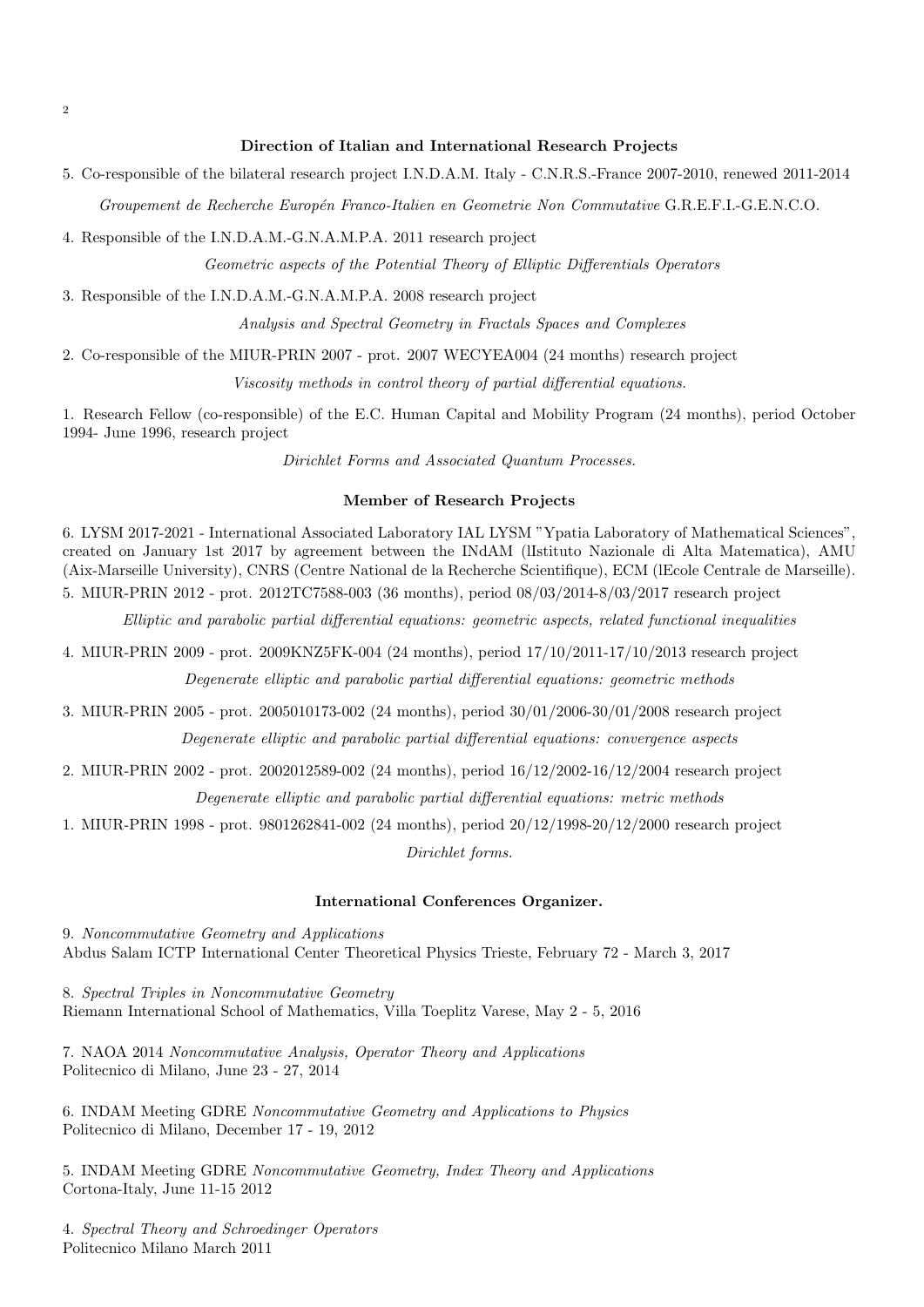3. INDAM Meeting GDRE Noncommutative Geometry and Quantum Physics Vietri sul Mare, August 31 - September 5, 2009

2. INDAM-CNRS France Meeting GDRE  $1^{st}$  French-Italian Inaugural Meeting on Noncommutative Geometry. Inaugural Meeting of the European research group GREFI-GENCO. Rome Università "La Sapienza", November 23-25 2007.

1. Italian Ministry University and Research M.U.R.S.T. Research Project Potential Theory and Dirichlet Forms. Varenna-Como, September 2000.

#### Invited lecturer at international conferences.

| 26 <sup>*</sup> . SS14A - AMS Special Session on Advances in Functional Analysis and Operator Theory, I<br>American Fall Western Virtual Sectional Meeting, 23-24 October 2021           |
|------------------------------------------------------------------------------------------------------------------------------------------------------------------------------------------|
| 25. Conference on Operator Algebras and Related Topics In memory of Vaughan Jones<br>Istanbul Center for Mathematical Sciences and Bogazici University, Istanbul, Turkey, 8-10 June 2021 |
| 24. Operator algebras conference in memory of tienne Blanchard<br>Universit Paris Diderot, paris France, 8-12 April 2019                                                                 |
| 23. Random Transformations and Invariance in Stochastic Dynamics<br>Braida Monastery, Universita' di Verona, Italia, 27-29 March 2019                                                    |
| 22. Analysis of non Local and non Smooth Models<br>Bielefeld Universität, Bielefeld Germany, 25-29 March 2019                                                                            |
| 21. Albeverio Fest<br>Stockholm Universitet, Stockholm, Sweden 30 September- 1 October September 2018                                                                                    |
| 20. Workshop on PDEs/SPDEs and Functional Inequalities II<br>Mathematical Research and Conference Center, Bedlewo, Poland, April 22-28, 2018                                             |
| 19. Trails in Quantum Mechanics and Surroundings<br>International School Advanced Sudies I.S.A.S.-S.I.S.S.A. Trieste Italy 29-30 January 2018                                            |
| 18. 6th Cornell Conference on Analysis, Probability, and Mathematical Physics on Fractals<br>Cornell University, Ithaca NY, U.S.A. June 1317, 2017                                       |
| 17. Noncommutative Geometry and Applications<br>Abdus Salam International Center of Theoretical Physics, Trieste, Italy 27 February- 3 March 2017                                        |
| 16. Deformabilty Rigidity Free probability and Subfactors<br>Hausdorff Research Institute for Mathematics, Bonn, Germany 17-25 May 2016                                                  |
| 15. Noncommutative Potential Theory: Dirichlet forms on operators algebras<br>Mathematisches Forschungsinstitut Oberwolfach, Oberwolfach, Germany 19-25 October 2014                     |
| 14. Mini course (4 lectures) on <i>Geometric aspects of Dirichlet Spaces</i><br>INDAM-CNRS GREFI-GENCO Project, Villa Mondragone, Frascati Roma, 16-21 June 2014                         |
| 13. Noncommutative Geometry and Applications<br>Poiana-Brasov Romania, 1-8 September 2013                                                                                                |
| 12. Intensive Month on Operator Algebras and Harmonic Analysis<br>Madrid Spain, 20 May-14 June 2013                                                                                      |
| 11. Probabilité Quantique: Theorie et Applications<br>CIRM Marseille France, 1-5 October 2012                                                                                            |
| 10. A Neapolitan Workshop on Noncommutative Geometry<br>Napoli, 20-22 September 2012                                                                                                     |
| 9. Trails in a Noncommutative Land<br>Trieste S.I.S.S.A., 18-20 May 2011                                                                                                                 |

8. 4th Cornell Conference on Analysis, Probability, and Mathematical Physics on Fractals Cornell University Ithaca NY, 10-13 September 2011 (R. Strichartz org.)

7. 4th Rencontre du GDRE GREFI-GENCO Institut Henri Poincar´e Paris, 30 Mai- 1er Juin 2011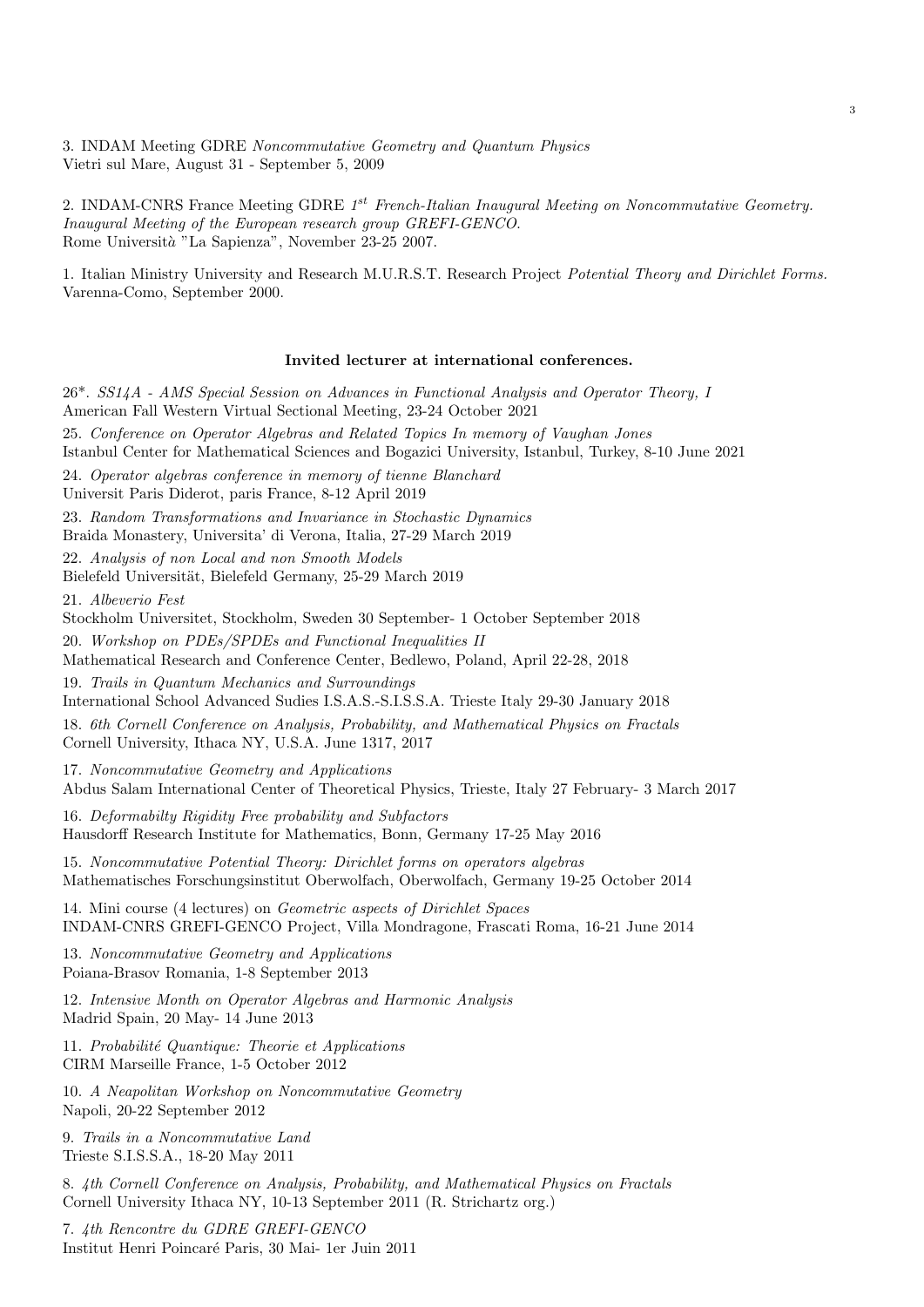6. Groupes Quantques et Geometrie Noncommutative CIRM Marseille France, 29 September - 1 October 2010

5. Rencontre GDR Géométrie non commutative Aspet France, 30 Juin -4 Julliet 2008

4. Workshop on Noncommutative Dynamics and Applications. Fields Institute Toronto-Canada, July 2007 (W. Arveson, R. Bath, R. Powers org.) http://www.fields.utoronto.ca/programs/scientific/07-08/operator\_algebras/noncom\_dynamics/

3. Stochastic Analysis and Mathematical Physics. Université de Bourgogne-C.N.R.S.-France, Dijon-France January 2006 (R. Leandre org.)

2. Discretization of Continuous Operators. Bielefeld Germany, giugno 2001 (V. Metz org.)

1. Noncommutativity - Geometry and Probability. Nottingham U.K., July 2000 (D. Applebaum, R. Hudson, J.M. Lindsay org.)

#### Visitor at Mathematics Departments of foreign Universities.

28. Imperial College, London, June 2018 (invited by Prof. B. Zegarlinski).

27. Banach Center Warsaw, Warsaw Poland, May 2018 (invited by Prof. A. Skalski).

26. Hausdorff Research Institute for Mathematics - Hausdorff Trimester Program von Neumann Algebras, Bonn Germany, May-June 2016 (invited by Professor Wolfgang Lck).

25. University of California Berkeley, September 2015 (invited by Professor Dan-Virgil Voiculescu).

24. "Alfried Krupp Wissenschaftskolleg" Greifswald, Germany, March 2015 (invited by Professors V. Liebscher, M.Schrmann).

23. Imperial College, London, December 2013 (invited by Prof. B. Zegarlinski).

22. Université Paris VI, October 2013 (invited by Prof. G. Skandalis and Prof. S. Vassout).

21. C.N.R.S. e Université Paris VI, Novemmber 2012 (invited by Prof. J.-L. Sauvageot).

20. C.N.R.S. e Université Paris VI, Novemmber 2011 (invited by Prof. J.-L. Sauvageot).

19. C.N.R.S. e Université Paris VI, Novemmber 2010 (invited by Prof. J.-L. Sauvageot).

18. C.N.R.S. e Université Paris VI, Novemmber 2009 (invited by Prof. J.-L. Sauvageot).

17. E.S.I. Schroedinger Institut Vienna, Novemmber 2008 (invited by Prof. R. Longo and Prof. W. Thierring)

16. C.N.R.S. e Universit´e Paris VI, March 2008 (invited by Prof. J.-L. Sauvageot).

15. Fields Institute Toronto-Canada, August 2007 (invited by Prof. G. Elliott).

- 14. C.N.R.S. e Université Paris VI, April 2007 (invited by Prof. J.-L. Sauvageot).
- 13. C.N.R.S. e Université Paris VI, April 2005 (invited by Prof. J.-L. Sauvageot).
- 12. C.N.R.S. e Université Paris VI, July 2004 (invited by Prof. J.-L. Sauvageot).
- 11. C.N.R.S. e Universit´e Paris VI, Frebruary 2004 (invited by Prof. J.-L. Sauvageot).
- 10. University of Bejing China, February 2003 (invited by Prof. J.-L. Sauvageot).
- 9. Academy of Mathematics Science Institute, Beijing, China, September 2002 (invited by Prof. Ma Zhi Ming).
- 8. C.N.R.S. e Université Paris VI, December 2000 (invited by Prof. J.-L. Sauvageot).
- 7. Rheinische Friedrich-Univerität Bonn, Novemmber 2002 (invited by Prof. S. Albeverio and Prof. K.Th. Sturm).
- 6. Universidad Catolica de Santiago de Chile, January 2000 (invited by Prof. R. Rebolledo).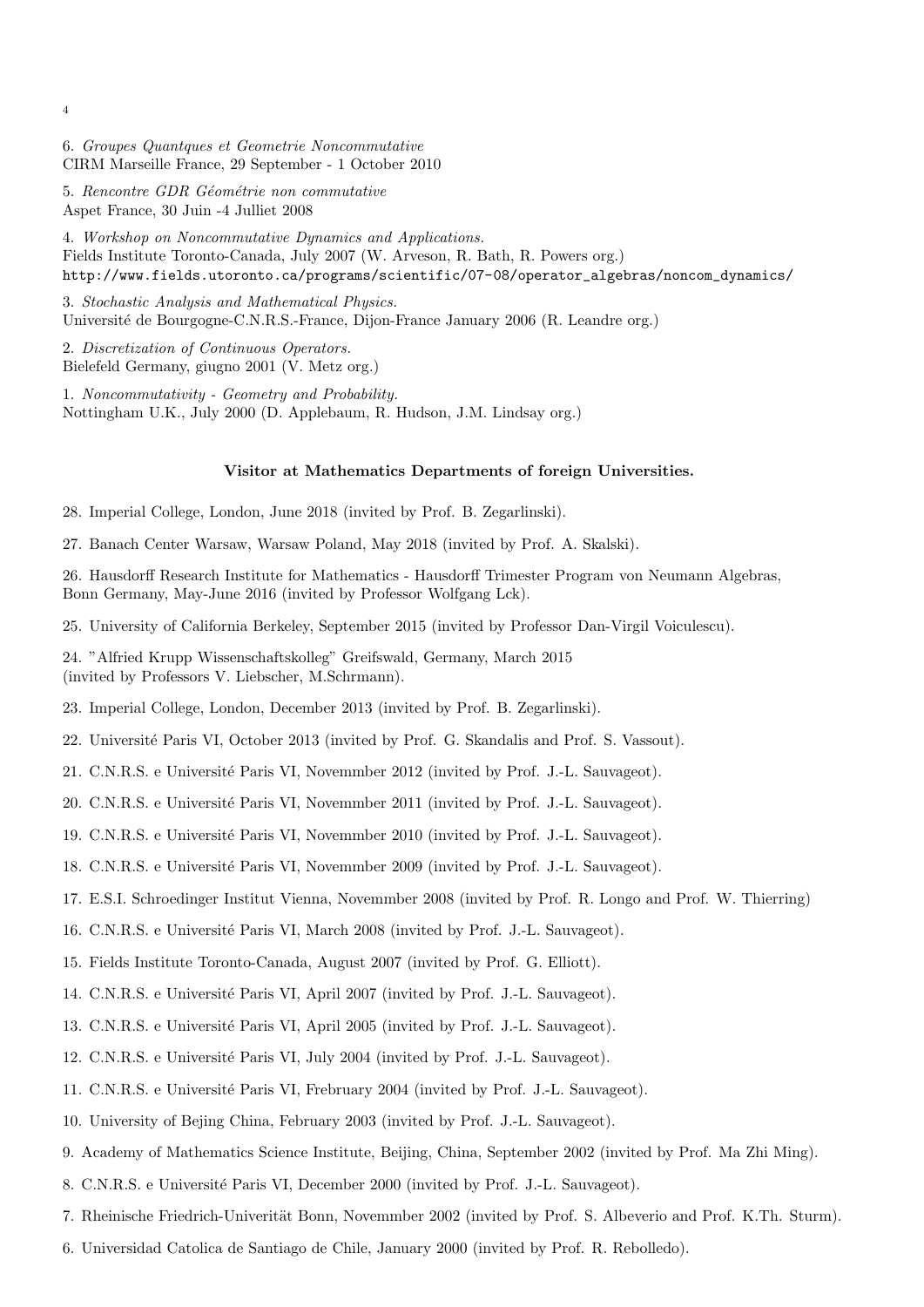- 5. Universidad Autonoma Metropolitana de Ciudad de Mexico, giugno 2000 (invited by Prof. R. Quezada).
- 4. Universidad Catolica de Santiago de Chile, January 1999 (invited by Prof. R. Rebolledo).
- 3. Universidad Catolica de Santiago de Chile, January 1998 (invited by Prof. R. Rebolledo).
- 2. Universita' di Lodz Polonia, December 1995 (invited by Prof. S. Goldstein).
- 1. Cornell University NY Ithaca U.S.A., March-April and July 1993 (invited by Prof. L. Gross).

#### Invited seminars.

20. A noncommutative Sierpinski gasket

New York City Noncommutative Geometry Seminar, New York, U.S., 14 July 2021 (Oganizer Prof. I.V. Nikolaev)

19. Densities and their measurability in Noncommutative Geometry

Operator Algebra Seminar, Dipartimento di Matematica, Universita' Roma Tor Vergata, 26 may 2021 (Oganizer Prof. V. Morinelli)

18. On a noncommutative Sierpinski gasket

Laboratoire des Mathematiques, Universite' France-Comte', Besancon France, 11 May 2021 (Organizer: Prof. U. Franz)

17. Integrals and potentials of 1-forms on the Sierpinski gasket

UC Berkeley Probabilistic Operator Algebra Seminar, Berkeley California U.S., 19 April 2021 (Organizer: Dan-Virgil Voiculescu)

16. Logarithmic Sobolev Inequalities derived from Quantum Statistical Mechanics

Imperial College, London, 14 June 2018 (invited by Prof. B. Zegarlinski)

15. Noncommutative Dirichlet forms and Markovian semigroups on von Neumann algebras

Imperial College, London, December 2013 (invited by Prof. B. Zegarlinski).

14. Potential Theory on Noncommutative Spaces

Université Orleans-France, April 2008 (invited by Prof. J. Renault).

13. Nonlinear Dirichlet forms and Minimal Surfaces

Universitá La Sapienza Roma, March 2008 (invited by Prof. M.A. Vivaldi).

12. Characterization of positively curved manifolds by the Maximum Principle for the heat equation on differential forms and applications

Universitá degli Studi Pavia, May 2006 (invited by Prof. G. Savaré).

11. Dirichlet forms and Conformal Geometry on Fractals

Universitá La Sapienza Roma, May 2005 (invited by Prof. I. Capuzzo-Dolcetta and prof. A. Siconolfi).

10. Fredholm Modules and Conformal Geometry on Fractals

Université Paris VI, April 2005 (invited by Prof. G. Choquet, Prof. A. de la Pradelle, Prof. G. Mokobodzki).

9. Dirichlet problems for differential forms on Riemannian manifolds with positive curvature

Universit´a La Sapienza Roma, February 2003 (invited by Prof. G.F. Dell'Antonio).

8. Derivations as square roots of Dirichlet forms

Academy of Mathematics Science Institute, Beijing, China, September 2002 (invited by Prof. Ma Zhi Ming).

7. Noncommutative Dirichlet forms and Curvature in Riemannian Geometry

Rheinische Friedrich-Univerität Bonn, Novemmber 2002 (invited by Prof. S. Albeverio and Prof. K.Th. Sturm).

6. Noncommutative Potential Theory in Riemannian Geometry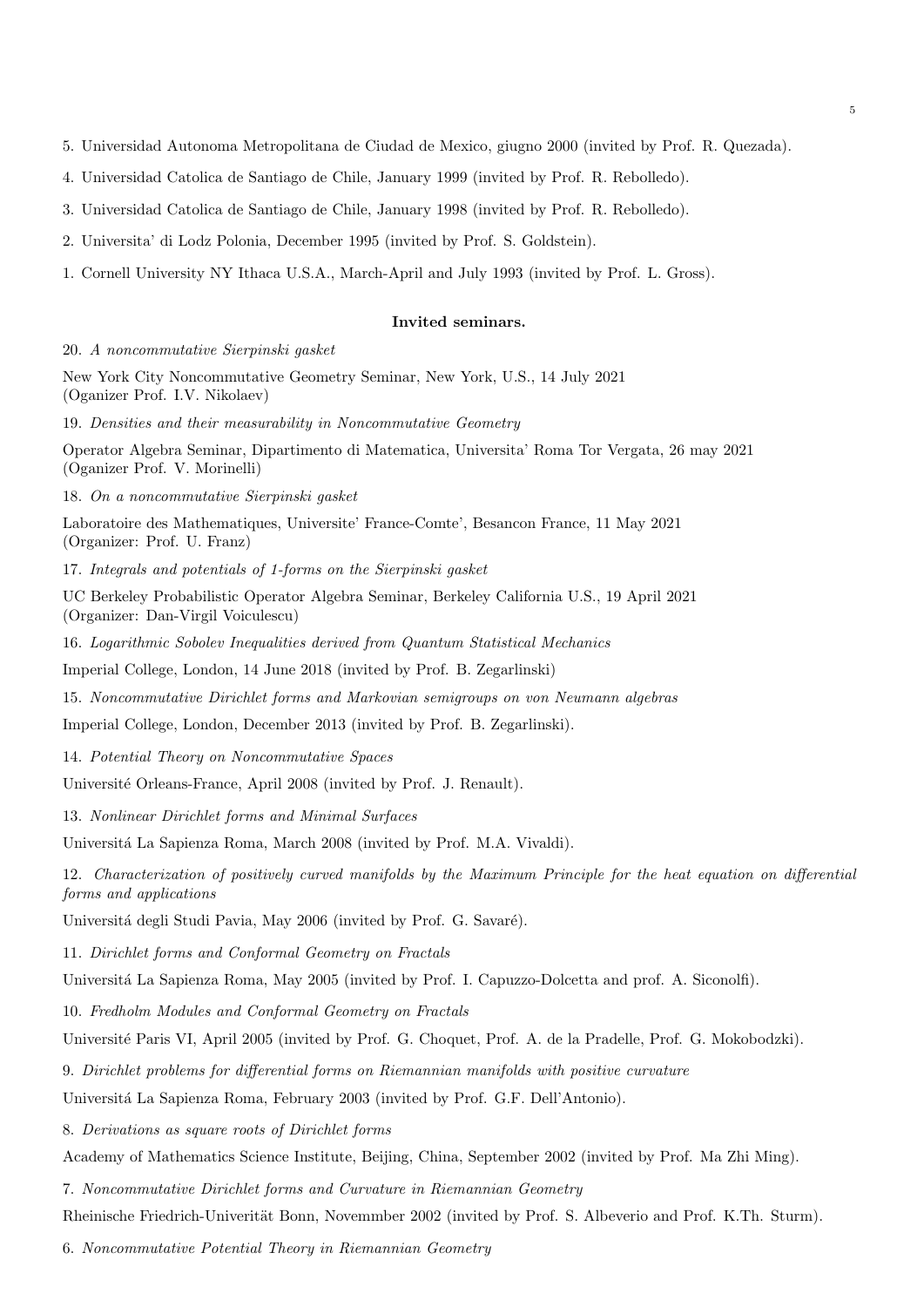6

College de France, rue d'Ulm 1 Paris, January 2000 (invited by Prof. A. Connes and Prof. G Skandalis).

5. Dirichlet forms and Orlicz-Sobolev embeddings

Universidad Autónoma Metropolitana de Ciudad de México, June 2000 (invited by Prof. R. Quezada).

4. Orlicz-Sobolev Inequalities and Spectrum

Universidad Catolica de Santiago de Chile, January 1999 (invited by Prof. R. Rebolledo).

3. Logarithmic Sobolev inequalities in Nonequilibrium Statistical Mechanics

Universit`a degli Studi di Genova, November 1996 (invited by Prof. F. Fagnola).

2. Ergodic properties of Markovian semigroups

University of Lodz Poland, December 1995 (invited by Prof. S. Goldstein).

1. Dirichlet forms and Markovian semigroups on von Neumann algebras

Cornell University NY Ithaca U.S.A., April 1993 (invited by Prof. L. Gross).

#### Awards

1. The article Derivations as Square Roots of Dirichlet Forms, published in Journal of Functional Analysis 2003, has been included by I.N.D.A.M. in a list of works submitted to the Italian Ministry of University and Research M.I.U.R., for the evaluation of the Italian research institutions.

2. In the comparative evaluation at Salerno University, for 1 position of full professor (professore ordinario) in Mathematical Analysis MAT05 (Supplemento Ordinario alla Gazzetta Ufficiale Repubblica Italiana (IV Serie Speciale) n. 54 del 11-7-2008), the candidate Cipriani Fabio obtained 2 favorable votes on 5.

3. The Department of Mathematics of Orleans-France, organized between autumn 2007 and spring 2008, a series of seminars dedicated to theory of Dirichlet forms as developed in the papers [6],[9],[12],[14],[18],[20],[22],[26] listed in the publications section (website http://www.fdpoisson.org/agenda/index.php?type=51):

• Prof. Pierre Julg: "Des formes de Dirichlet aux drivations" (d'aprés Cipriani)

Vendredi 11 avril 2008 - 14h00 - Salle de Séminaire.

• Prof. Pierre Clare (MAPMO): "Formes de Dirichlet et calcul diffrentiel sur les C\*-algbres" (d'aprés Cipriani) Vendredi $04$ avril 2008 - 14h00 - Salle de Séminaire.

• Prof. Alexandre Nou (MAPMO) Formes de Dirichlet non-commutatives (suite) (d'aprés Cipriani) Vendredi 26 octobre 2007 - 14h00 - Salle S308.

• Prof. Alexandre Nou (MAPMO) Formes de Dirichlet non-commutatives (d'aprés Cipriani)

Vendredi 19 octobre 2007 - 14h00 - Salle S308.

#### Editorial activity.

Co-editor of the Proceedings of the conference "NAOA 2014, Noncommutative Analysis, Operator Theory and Applications", held at the Department of Mathematics of the Politecnico of Milano, 23-27 June 2014, edited by Birkhauser-Basel.

Referee for the following journals: Journal of Functional Analysis, Communications in Mathematical Physics, Journal of Noncommutative Geometry, Annales Institut Henry Poincaré, Letters in Mathematical Physics, Annali Scuola Normale Superiore, Math. Z., Infinite Dimensional Analysis and Quantum Probability, International Journal of Mathematics, Nuovo Cimento, Science China Mathematics, Journal Korean Mathematical Society, Nonlinear Analysis Series A: Theory, Methods and Applications, Potential Analysis, Reviews in Mathematical Physics, Discrete and Continuous Dynamical Systems Series A.

#### Member of commissions

Member of 2 commissions for permanent research positions at the Department of Mathematics of Milano Università and at the Department of Mathematics of Rome Università "La Sapienza".

#### Pre-prints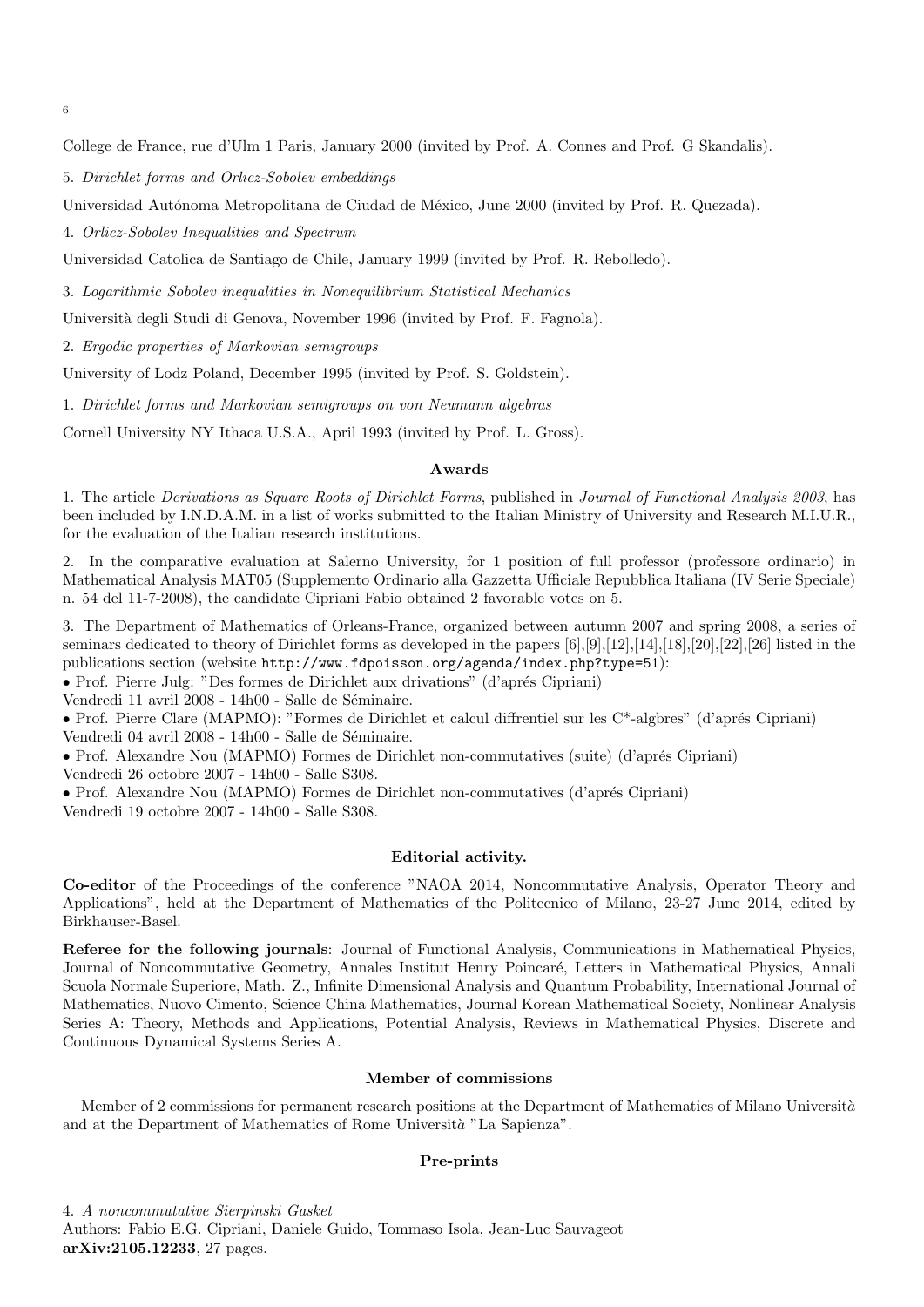3. KMS Dirichlet forms, coercivity and superbounded Markovian semigroups Authors: Fabio E.G. Cipriani, Boguslaw Zegarlinski arXiv:2105.06000, 26 pages.

2. The emergence of Noncommutative Potential Theory Authors: Fabio E.G. Cipriani RarXiv:2012.14748, 49 pages.

1. Listening to the shape of a drum Authors: Fabio E.G. Cipriani, J.-L. Sauvageot arXiv:1909.02435 , 32 pages.

## Articles Published in International Journals

37. On the eigenvalue counting function for Schrdinger operator: some upper bound. Rend. Mat. Appl., (7) 39 (2018) 257-276.

36. Amenability and subexponential spectral growth rate of Dirichlet forms on von Neumann algebras. Co-author J.-L. Sauvageot (C.N.R.S. et Université Paris 7 France). Advances in Math., 322, (2017), 308–340.

35. Logarithmic Sobolev Inequality for an Ideal Bose Gas. in "Advances in Quantum Mechanics: contemporary trends and open problems" (2017), Springer Verlag Berlin-New York. Pages 15.

34. Negative definite functions on groups with polynomial growth. Co-author J.-L. Sauvageot (C.N.R.S. et Université Paris 7 France). Noncommutative analysis, operator theory and applications, Oper. Theory Adv. Appl., Linear Oper. Linear Syst. Series, 252, (2016), 97-104, Birkhuser/Springer.

33. Noncommutative potential theory: a survey. J. Geom. Phys., 105, (2016), 25-59.

32. Variations in Noncommutative potential Theory: finite energy functionals, potentials and multipliers. Co-author J.-L. Sauvageot (C.N.R.S. et Université Paris 7 France). Transaction American Mathematical Soc., 367, (2015), no. 7, 4837-4871.

31. Symmetries of Lvy processes on compact quantum groups, their Markov semigroups and potential theory. Co-authors U. Franz (Universit'e Besancon, France); A. Kula (Wroklaw University, Poland). J. Funct. Anal., 5, (2014), 2789-2844.

30. Spectral Triples on the Sierpinski gasket. Co-authors D. Guido; T. Isola (Università Roma II "Tor Vergata"), J.-L. Sauvageot (C.N.R.S. et Université Paris 7 France).

J. Funct. Anal., 8, (2014), 4809–4869.

29. Integrals and potentials of differential 1-forms on the Sierpinski gasket. Co-authors D. Guido; T. Isola (Università Roma II "Tor Vergata"), J.-L. Sauvageot (C.N.R.S. et Université Paris 7 France).

Advances in Math., 239, (2013), 128–163.

28. A C<sup>\*</sup>-algebra of geometric operators on self-similar CW-complexes. Co-authors D. Guido; T. Isola (Universit`a Roma II "Tor Vergata"). J. Funct. Anal., 256 no. 3, (2009), 603–634.

27. Fredholm modules on P.C.F. self-similar fractals and their conformal geometry.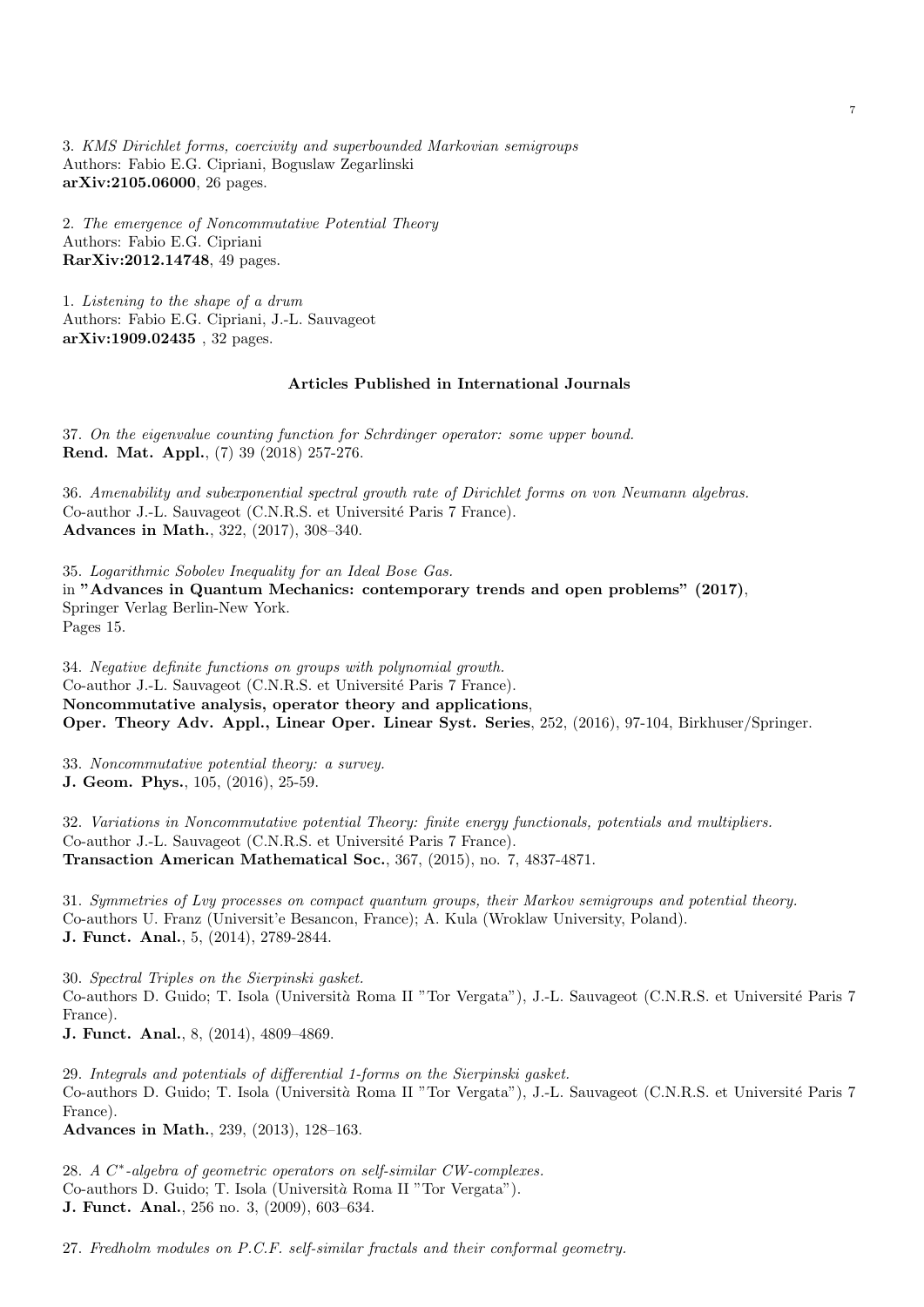Co-author J.-L. Sauvageot (C.N.R.S. Paris VI). Comm. Math. Phys., 286 no. 2, (2009), 541–558.

26. Hypercontractivity, Nash inequalities and subordination for classes of nonlinear semigroups. Co-author G. Grillo (Politecnico Torino). Semigroup Forum, 78 no. 1, (2009), 77–98.

25. Dirichlet Forms on Noncommutative Spaces Lectures Notes Mathematics 1954 "Quantum Potential Theory" (2008), Springer Verlag Berlin-New York. Pages 115.

24. Positive maps in C\*-algebras. Encyclopedia of Mathematical Physics, Article 00454 (2006) Elsevier Ltd, Amsterdam The Netherlands.

23. Dirichlet forms as Banach algebras and applications. Pacific. J. Math., 223 n.2 (2006), 229-249.

22. Strong solutions to the Dirichlet problem for differential forms: a quantum dynamical semigroup approach. Co-author J.-L. Sauvageot (C.N.R.S. Paris VI). Contemp. Math., 335, 109-117, Amer. Math. Soc., Providence RI, 2003; (58J32, 35J25, 46L05, 47D07).

21. Nonlinear Markov semigroups, nonlinear Dirichlet forms and applications to minimal surfaces. Co-author G. Grillo (Politecnico Torino). J. Reine Angew. Math. 562 (2003), 201–235; (60J45, 31C25, 47H20, 58E12, 60J25).

20. Noncommutative potential theory and the sign of the curvature operator in Riemannian geometry. Co-author J.-L. Sauvageot (C.N.R.S. Paris VI). Geom. Funct. Anal., 13, (2003), no. 3, 521-545; (58J42,46L87).

19. Ultracontractivity and convergence to equilibrium for supercritical quasilinear parabolic equations on Riemannian manifolds.

Co-author G. Grillo (Politecnico Torino). Adv. Differential Equations, 8 (2003), no. 7, 843–872; (58D07, 35K55, 35K65, 47H20, 58J35).

18. Derivations as square roots of Dirichlet forms. Co-author J.-L. Sauvageot (C.N.R.S. Paris VI). J. Funct. Anal., 201 (2003), no. 1, 78–120; (46L53, 47D07, 60J25).

17.  $L^q$ - $L^\infty$  Hlder continuity for quasilinear parabolic equations associated to Sobolev derivations. Co-author G. Grillo (Politecnico Torino). J. Math. Anal. Appl., 270 (2002), no. 1, 267–290; (35K55, 35B65, 46L08, 58J35).

16. The Markov property for classes of nonlinear parabolic equations. Co-author G. Grillo (Politecnico Torino). Nonlinear Anal., 47 (2001), no. 5, 3549–3554; (31C25, 35K55, 37L05, 47H20).

15. Uniform bounds for solutions to quasilinear parabolic equations. Co-author G. Grillo (Politecnico Torino). J. Differential Equations, 177 (2001), no. 1, 209–234; (35K55, 35B45).

14. Perron theory for positive maps and semigroups on von Neumann algebras. CMS Conf. Proc,, 335, (2003), 115–123, Amer. Math. Soc., Providence RI; (47A35, 46L57, 47D06).

13. Sobolev-Orlicz imbeddings, weak compactness, and spectrum. J. Funct. Anal., 177 (2000), no. 1, 89–106; (46E35, 47A10, 47B25, 47D03).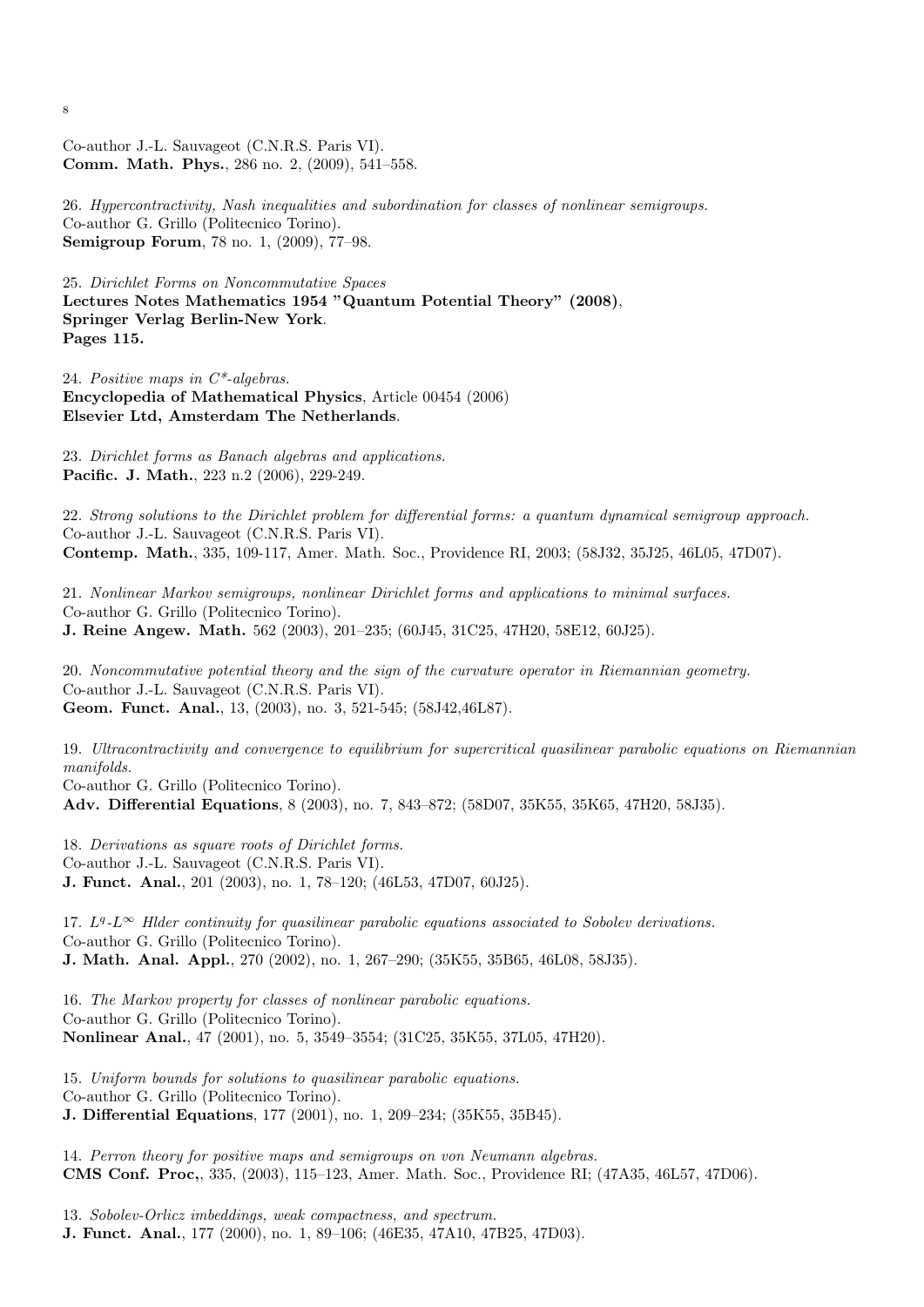12. Spectral analysis and Feller property for quantum Ornstein-Uhlenbeck semigroups. Co-authors F. Fagnola (Politecnico Milano), J.M. Lindsay (Nottingham University UK). Comm. Math. Phys., 210 (2000), no. 1, 85–105; (47D07, 31C25, 60J35, 81S25).

11. Estimates for capacities of nodal sets and polarity criteria in recurrent Dirichlet spaces. Forum. Math., 12 (2000), no. 1, 1–21; (31C25, 60J45, 60J60).

10. On  $L^p$ -Agmon Theory. Co-author G. Grillo (Politecnico Torino). Discrete and Continuous Dynamical Systems, 1 (1998), 167–176; (35J15, 35P05).

9. The variational approach to the Dirichlet problem in  $C^*$ -algebras. Banach Center Publ., 43, (1998), 135–146, Polish Acad. Sci., Warsaw; (46L50, 46L57, 47D07).

8. Pointwise properties of eigenfunctions and heat kernels of Dirichlet-Schrdinger operators. Co-author G. Grillo (Politecnico Torino). Potential Anal., 8 (1998), no. 2, 101–126; (35J10, 35P05, 47D06, 60H30).

7. L<sup>p</sup>-exponential decay for solutions to functional equations in local Dirichlet spaces. Co-author G. Grillo (Politecnico Torino). J. Reine Angew. Math., 496 (1998), 163–179; (35J40, 31C25, 35B40).

6. Dirichlet forms and Markovian semigroups on standard forms of von Neumann algebras.

J. Funct. Anal., 147 (1997), no. 2, 259–300; (46L50, 31C25, 47D07).

5. Pointwise lower bounds for positive solutions of elliptic equations and applications to intrinsic ultracontractivity of Schrdinger semigroups. Co-author G. Grillo (Politecnico Torino). Bollettino U.M.I., 10 (1996), no. 4, 927–941; (35J10, 35B45).

4. A remark on trace properties of K-cycles.

Co-authors D. Guido (Universit`a Roma II), S. Scarlatti (Universit`a Pescara).

J. of Operators Theory, 35 (1996), no. 1, 179–189; (46L87, 46L30, 46L80, 58B30).

3. Contractivity properties of Schrdinger semigroups on bounded domains. Co-author G. Grillo (Politecnico Torino). J. London Math. Soc., 52 (1995), no. 3, 583–593; (47F05, 35J10, 47D06).

2. Intrinsic ultracontractivity of Schrdinger operators with deep wells potentials. Bollettino U.M.I., 8-B (1994), no. 2, 355–370; (47F05, 35J10, 47D06, 81Q10).

1. Intrinsic ultracontractivity of Dirichlet Laplacians in nonsmooth domains. Potential Anal., 3 (1994), no. 2, 203–218; (47F05, 35P05, 47D03).

#### Textbooks

1. "Calcolo 2"

Editor: Progetto Leonardo Bologna, 2004.

Authors: Cipriani Fabio - Dulio Paolo (Politecnico Milano)

#### Courses held

• 12 courses Mathematical Analysis and Geometry I (64 hours) during the Academic Years 2003-04, 2004-05, 2005-06, 2006-07, 2007-08, 2008-09, 2010-11, 2011-12, 2012-2013, 2013-14.

• 11 courses Mathematical Analysis and Geometry II (64 hours) during the Academic Years 1999-2000, 2000-2001, 2001-02, 2002-03, 2003-04, 2009-10